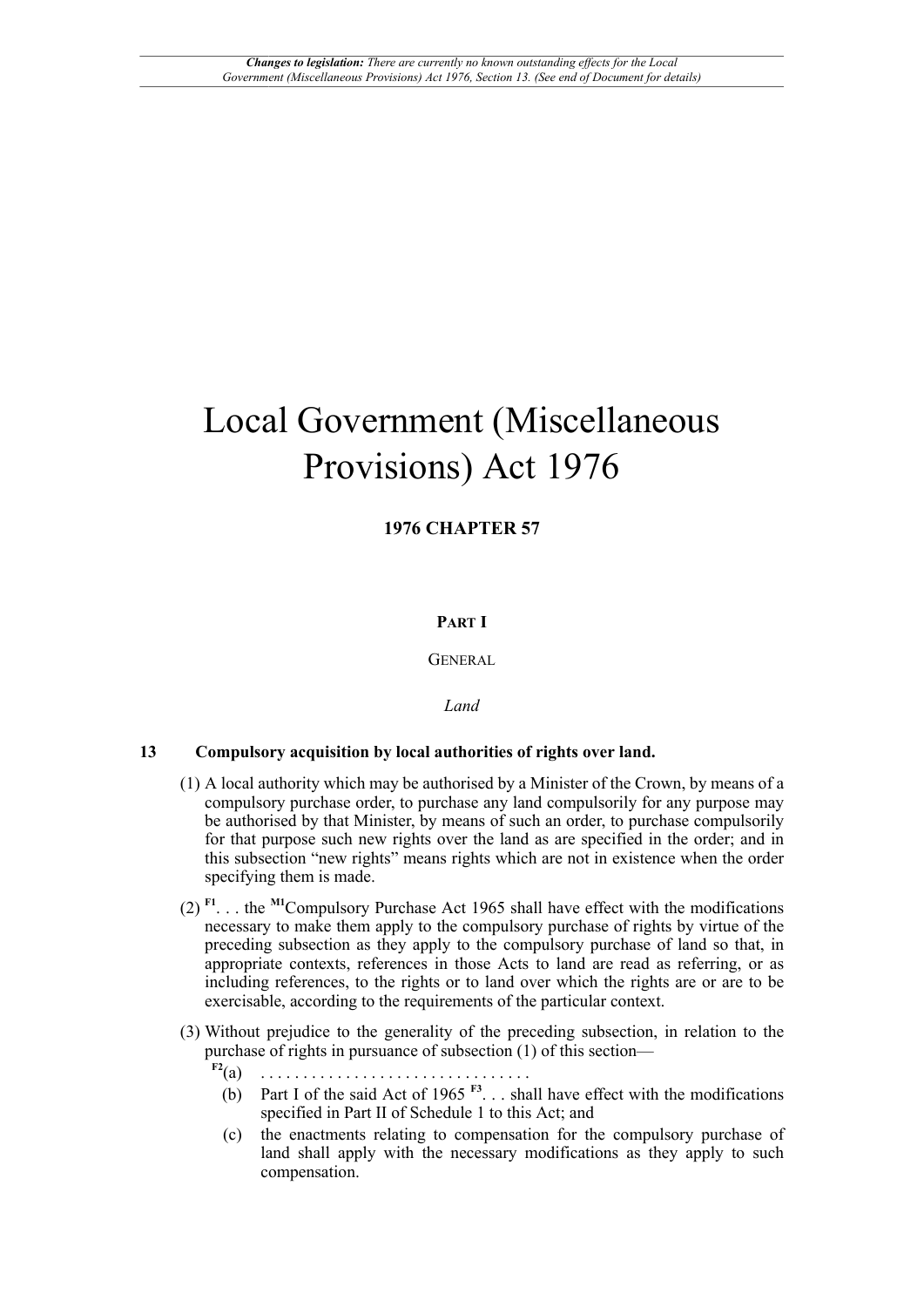<span id="page-1-6"></span>*Changes to legislation: There are currently no known outstanding effects for the Local Government (Miscellaneous Provisions) Act 1976, Section 13. (See end of Document for details)*

- (4) Nothing in the preceding provisions of this section shall authorise the purchase of any rights by an authority for a purpose for which there is power by virtue of **[ [F4](#page-1-4)**section 250 of the Highways Act 1980**]**(which relates to the compulsory acquisition of rights by highway authorities) to authorise the authority to acquire the rights.
- <span id="page-1-7"></span>**[ [F5](#page-1-5)**(5) In this section "compulsory purchase order" has the same meaning as in the Acquisition of Land Act 1981, and Schedule 3 to that Act shall apply to the compulsory purchase of rights by virtue of subsection (1) above.**]**

#### **Textual Amendments**

<span id="page-1-0"></span>**[F1](#page-0-0)** Words repealed by [Acquisition of Land Act 1981 \(c. 67, SIF 28:1\),](http://www.legislation.gov.uk/id/ukpga/1981/67) [s. 34\(3\),](http://www.legislation.gov.uk/id/ukpga/1981/67/section/34/3) **[Sch. 6 Pt. I](http://www.legislation.gov.uk/id/ukpga/1981/67/schedule/6/part/I)**

- <span id="page-1-2"></span>**[F2](#page-0-1)** [S. 13\(3\)\(](http://www.legislation.gov.uk/id/ukpga/1976/57/section/13/3)*a*) repealed by [Acquisition of Land Act 1981 \(c. 67, SIF 28:1\),](http://www.legislation.gov.uk/id/ukpga/1981/67) [s. 34\(3\),](http://www.legislation.gov.uk/id/ukpga/1981/67/section/34/3) **[Sch. 6 Pt. I](http://www.legislation.gov.uk/id/ukpga/1981/67/schedule/6/part/I)**
- <span id="page-1-3"></span>**[F3](#page-0-2)** Words repealed by [Acquisition of Land Act 1981 \(c. 67, SIF 28:1\),](http://www.legislation.gov.uk/id/ukpga/1981/67) [s. 34\(3\),](http://www.legislation.gov.uk/id/ukpga/1981/67/section/34/3) **[Sch. 6 Pt. I](http://www.legislation.gov.uk/id/ukpga/1981/67/schedule/6/part/I)**
- <span id="page-1-4"></span>**[F4](#page-1-6)** Words substituted by [Highways Act 1980 \(c. 66, SIF 59\)](http://www.legislation.gov.uk/id/ukpga/1980/66), [s. 343\(2\),](http://www.legislation.gov.uk/id/ukpga/1980/66/section/343/2) **[Sch. 24 para. 27](http://www.legislation.gov.uk/id/ukpga/1980/66/schedule/24/paragraph/27)**(*a*)
- <span id="page-1-5"></span>**[F5](#page-1-7)** [S. 13\(5\)](http://www.legislation.gov.uk/id/ukpga/1976/57/section/13/5) substituted by [Acquisition of Land Act 1981 \(c. 67, SIF 28:1\),](http://www.legislation.gov.uk/id/ukpga/1981/67) [s. 34\(1\),](http://www.legislation.gov.uk/id/ukpga/1981/67/section/34/1) **[Sch. 4 para. 26](http://www.legislation.gov.uk/id/ukpga/1981/67/schedule/4/paragraph/26)**

#### **Modifications etc. (not altering text)**

- **C1** [S. 13](http://www.legislation.gov.uk/id/ukpga/1976/57/section/13) applied by Town and Country [Planning](http://www.legislation.gov.uk/id/ukpga/1990/8) Act 1990 (c. 8, SIF 123:1), **[s. 244\(4\)](http://www.legislation.gov.uk/id/ukpga/1990/8/section/244/4)**
- **C2** Power to apply s. 13 conferred (1.9.1997) by [1997 c. 50](http://www.legislation.gov.uk/id/ukpga/1997/50), [s. 44\(1\)](http://www.legislation.gov.uk/id/ukpga/1997/50/section/44/1), **[Sch. 4](http://www.legislation.gov.uk/id/ukpga/1997/50/schedule/4)** para. (c)(i); [S.I. 1997/1930](http://www.legislation.gov.uk/id/uksi/1997/1930), **[art. 2\(2\)\(m\)](http://www.legislation.gov.uk/id/uksi/1997/1930/article/2/2/m)**
- **C3** [S. 13](http://www.legislation.gov.uk/id/ukpga/1976/57/section/13) extended (19.9. 1995) by [1995 c. 25,](http://www.legislation.gov.uk/id/ukpga/1995/25) [ss. 65\(7\)](http://www.legislation.gov.uk/id/ukpga/1995/25/section/65/7), [125\(2\),](http://www.legislation.gov.uk/id/ukpga/1995/25/section/125/2) **[Sch. 8 para. 1\(2\)\(a\)\(4\)](http://www.legislation.gov.uk/id/ukpga/1995/25/schedule/8/paragraph/1/2/a/4)** (with [ss. 7\(6\),](http://www.legislation.gov.uk/id/ukpga/1995/25/section/7/6) [115,](http://www.legislation.gov.uk/id/ukpga/1995/25/section/115) [117,](http://www.legislation.gov.uk/id/ukpga/1995/25/section/117) [Sch. 8 para. 7](http://www.legislation.gov.uk/id/ukpga/1995/25/schedule/8/paragraph/7))
- **C4** [S. 13\(2\)](http://www.legislation.gov.uk/id/ukpga/1976/57/section/13/2)[\(3\)](http://www.legislation.gov.uk/id/ukpga/1976/57/section/13/3) applied (23.2.2017) by High Speed Rail (London West [Midlands\)](http://www.legislation.gov.uk/id/ukpga/2017/7) Act 2017 (c. 7), **[ss.](http://www.legislation.gov.uk/id/ukpga/2017/7/section/49/7) [49\(7\)](http://www.legislation.gov.uk/id/ukpga/2017/7/section/49/7)**, [70\(1\)](http://www.legislation.gov.uk/id/ukpga/2017/7/section/70/1)
- **C5** [S. 13\(5\)](http://www.legislation.gov.uk/id/ukpga/1976/57/section/13/5) applied (23.2.2017) by High Speed Rail (London West [Midlands\)](http://www.legislation.gov.uk/id/ukpga/2017/7) Act 2017 (c. 7), **[ss. 49\(7\)](http://www.legislation.gov.uk/id/ukpga/2017/7/section/49/7)**, [70\(1\)](http://www.legislation.gov.uk/id/ukpga/2017/7/section/70/1)

### **Marginal Citations**

<span id="page-1-1"></span>**[M1](#page-0-3)** [1965 c. 56](http://www.legislation.gov.uk/id/ukpga/1965/56).